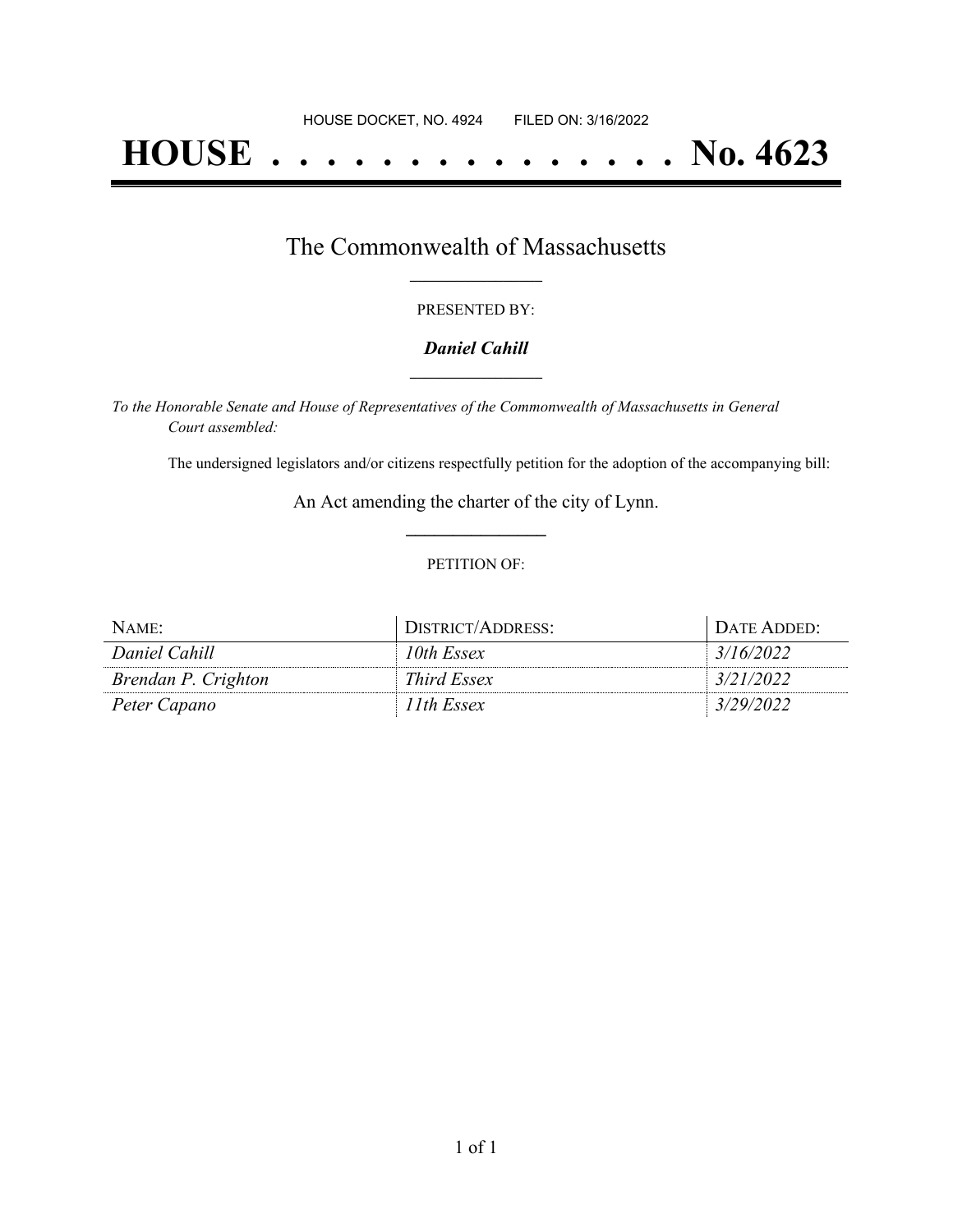#### HOUSE DOCKET, NO. 4924 FILED ON: 3/16/2022

## **HOUSE . . . . . . . . . . . . . . . No. 4623**

By Mr. Cahill of Lynn, a petition (accompanied by bill, House, No. 4623) of Daniel Cahill and Brendan P. Crighton (with the approval of the mayor and city council) that the city of Lynn be authorized to amend the charter of said city. Municipalities and Regional Government. [Local Approval Received.]

## The Commonwealth of Massachusetts

**In the One Hundred and Ninety-Second General Court (2021-2022) \_\_\_\_\_\_\_\_\_\_\_\_\_\_\_**

**\_\_\_\_\_\_\_\_\_\_\_\_\_\_\_**

An Act amending the charter of the city of Lynn.

Be it enacted by the Senate and House of Representatives in General Court assembled, and by the authority *of the same, as follows:*

 SECTION 1. The first and second sentences of subsection (f) of section 3-7 of the Lynn city charter, which is on file in the office of the archivist of the commonwealth as provided by section 12 of chapter 43B of the General Laws, is hereby amended by striking out the following words:- all persons elected to a city office by the city council under this section shall at the time of their election and at all times during their tenure in such office, be a resident and a voter of the city. Establishment of a principal place of residence outside of the limits of the city of Lynn shall be deemed to be an automatic resignation of the office to which said person was elected. SECTION 2. The third sentence of subsection (c) of section 6-10 of said charter is hereby amended by striking out the following words:- he need not be a resident of the City of Lynn when appointed but he shall, within six months following such appointment, establish such residence or the position shall be deemed to be vacant.